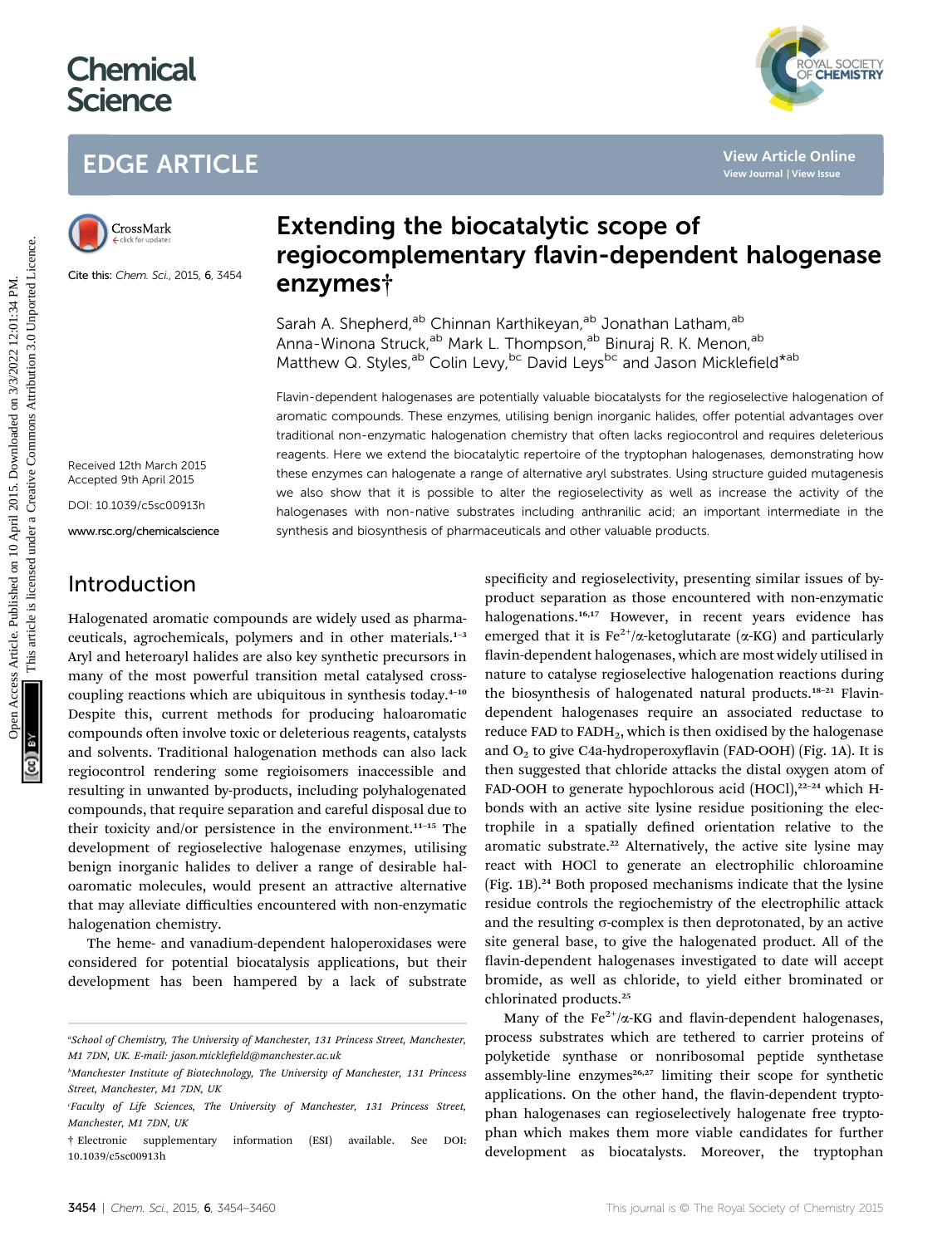



Fig. 2 Substrates and products from reactions with PyrH and PrnA.

Fig. 1 The mechanism of the tryptophan 7-halogenase PrnA. (A) The flavin reductase from Escherichia coli (Fre) and glucose dehydrogenase (GDH2) from Bacillus megaterium were used to recycle FAD and NAD<sup>+</sup>. (B) PrnA active site with the tryptophan substrate bound. Residues which stack above and below the substrate indole are removed for clarity. The hypohalous acid generated (step i), reacts with the amino group of K79 (step ii) resulting in a chloroamine electrophile which attacks the indole C7 (step iii). E346 acts as a general base to deprotonate the  $\sigma$ -complex.

halogenases characterized to date demonstrate exquisite regiocomplementarity and include: PyrH a tryptophan 5-halogenase;<sup>28</sup> SttH, Thal and KtzR tryptophan 6-halogenases;<sup>29-31</sup> and PrnA, KtzQ and RebH tryptophan 7-halogenases.<sup>31-33</sup> In principle these enzymes would provide a useful starting point from which to develop and evolve more generic regioselective halogenase enzymes. Despite this potential, progress in the development of flavin-dependent halogenases for biocatalysis, has been hampered by limited substrate scope, poor catalytic activity<sup>22</sup> and enzyme instability.<sup>34,35</sup> In the case of the RebH halogenase, notable recent reports have demonstrated how directed evolution,<sup>34</sup> or cross-linked enzyme aggregates,<sup>35</sup> can be used to improve the productivity of halogenase enzymes for synthetic applications. In this paper we describe how Trp halogenases can be engineered, extending their biocatalytic repertoire, to accept a wider range of aryl substrates with improved activity and altered regioselectivities.

### Results and discussion

Although PrnA<sup>36</sup> and RebH37,38 have been shown to halogenate indoles as well as Trp  $(1)$ , the substrate specificities of the larger

family of Trp halogenases have not been extensively evaluated. Accordingly, the regiocomplementary tryptophan 5- and 7-halogenases Pyr $H^{39}$  and PrnA,<sup>22</sup> were overproduced in E. coli and screened against a number of alternative non-indolic substrates including kynurenine (2), anthranilamide (3), anthranilic acid (4) and other anilines (Fig. 2). With the natural substrate tryptophan (1), PyrH gave 5-chlorotryptophan (1a) and PrnA gave 7 chlorotryptophan (1b) exclusively as reported previously.<sup>22,28</sup> With PrnA, the carboxylic acid and the amino group of the Trp substrate are engaged in a series of hydrogen bonds to tyrosine (Y443 and Y444), glutamate (E450) and phenylalanine (F454) residues; the indole moiety is stacked between aromatic amino acids (H101, F103 and W455), with an hydrogen bond between the indole NH and a backbone carbonyl group (E346). These interactions serve to orientate the C7 of the indole towards the key catalytic lysine (K79) and glutamate (E346) residues which are suggested to govern the observed regioselectivity (Fig.  $1$ ).<sup>22</sup>

As we move away from the natural substrate to non-indolic molecules the regiocomplementarity is maintained for kynurenine (2), with PyrH affording 5-chlorokynurenine (2a), whereas PrnA halogenation gives 3-chlorokynurenine (2b) (Table 1). Positioning of kynurenine into the active site of PrnA (Fig. S1†), reveals, as anticipated, that 2 is likely to engage in the same hydrogen bonding and  $\pi$ -stacking interactions as the natural substrate (Trp), and an additional contact between the keto group of 2 and an active site asparagine (N459) may also be possible. With the smaller substrate anthranilamide (3), both PyrH and PrnA favour halogenation para to amino group; PyrH exclusively produced 5-chloroanthranilamide (3a), while PrnA formed 5-chloroanthranilamide (3a, 86%) with 3-chloro-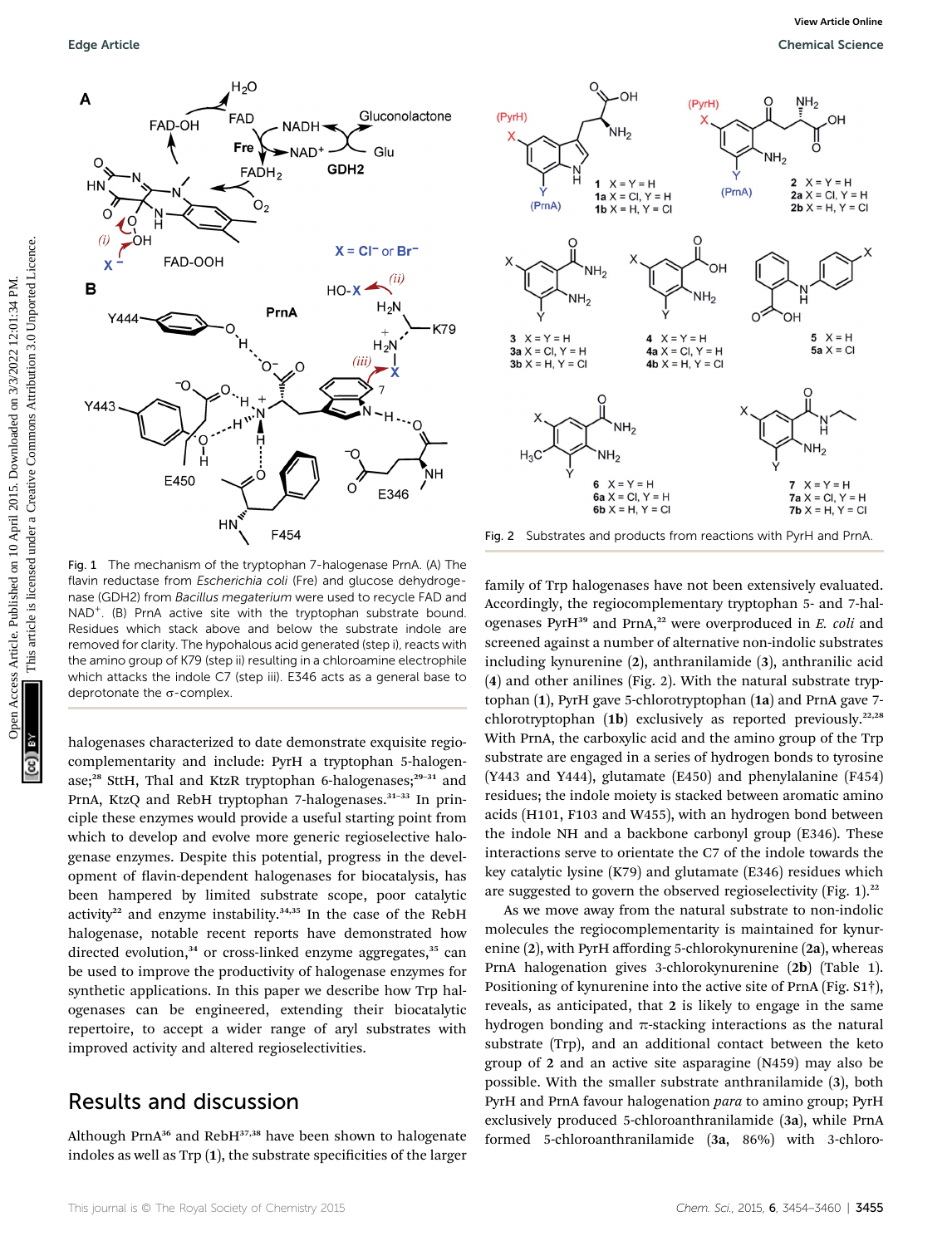Table 1 Conversions and regioselectivity of PyrH and PrnA with  $1-4$ 

| Substrate               | Enzyme | Conversion <sup>a</sup> | Product <sup>b</sup> ( $o/p$ -ratio) |
|-------------------------|--------|-------------------------|--------------------------------------|
| 1                       | PyrH   | 100%                    | 1a $(p-100\%)$                       |
|                         | PrnA   | 59%                     | 1b $(o-100\%)$                       |
| $\mathbf{2}$            | PyrH   | 67%                     | 2a $(p-100\%)$                       |
|                         | PrnA   | 76%                     | $2b$ ( $o$ -100%)                    |
| 3                       | PyrH   | 46%                     | 3a $(p-100\%)$                       |
|                         | PrnA   | 19%                     | 3a (p-86%), 3b (o-14%)               |
| $\overline{\mathbf{4}}$ | PyrH   | $< 1\%$                 | 4a $(p-100\%)$                       |
|                         | PrnA   | $1\%$                   | 4a (p-16%), 4b (o-84%)               |
|                         |        |                         |                                      |

<sup>a</sup> Conversion after 30 minutes with halogenase enzyme (10  $\mu$ M) and substrate (0.5 mM).  $<sup>b</sup>$  Ratios of halogenation *ortho* or *para* to the aryl</sup> NH/NH2 group was determined by HPLC.

anthranilamide (3b, 14%) as a minor product. Presumably many of the key substrate interactions in the active site of PrnA and PyrH are lost, leading to more flexibility in the binding position of anthranilamide. For example with PrnA  $\pi$ -stacking interactions and contact of the aniline amino group with the backbone carbonyl of E346 may be maintained to allow for C3 (ortho) halogenation (Fig. S2A†). However, the NH<sub>2</sub> of the amide may also participate in hydrogen bonding to E346, which could enable an alternative binding mode, that would position C5 of anthranilamide closest to the key lysine residue (K79) (Fig. S2B†). Anthranilic acid (4) proved to be a poorer substrate than anthranilamide for both PyrH and PrnA with conversions of 1% or less for both enzymes (Table 1). Whilst PyrH gave exclusively 5-chloroanthranilate, PrnA gave predominately 3 chloroanthranilate (4b, 84%) with 5-chloroanthranilate (4a, 16%) the minor product which is notably opposite to the regioselectivity observed for PrnA with anthranilamide. Openical Science<br>
Table 1. Conversion and regionescivity of Pyll and Priv, with the 11 April 2022 12:01:24 PM. Notice in the state of the state of the state of the state of the state of the state of the state of the state

Interestingly, non-enzymatic halogenation of anthranilates using traditional chemistry favours C5 over C3, and can often result in mixtures including C3 and C5 disubstituted products.40,41 We do not observe any dihalogenation of 3 or 4 with the halogenases. Moreover the fact PrnA predominately halogenates anthranilic acid at C3, whilst the C5 position para to the activating amino group is intrinsically the most reactive position,<sup>40,41</sup> suggests that substrate binding still governs regioselectivity. Presumably while anthranilate (4) may have greater flexibility in the PrnA active site, compared with the native substrate (Trp), it is preferentially bound in an orientation that would position C3 closer to the catalytic amino and carboxyl groups of K79 and E346 respectively. Several other anilines also proved to be halogenase substrates; N-phenylanthranilic acid (5) resulted in a single chlorinated product 5a with both halogenases; 2-amino-4-methylbenzamide (6) producing exclusively the 5-chloro derivative (6a) with PyrH, whereas PrnA gave a mixture of both the 3- and 5-halogenated products (6a and 6b); PrnA was also able to halogenate 2-amino-N-ethylbenzamide (7), yielding a mixture of 5- and 3- halogenated derivatives (7a) and (7b). Although only the chlorination reactions are discussed here, similar regioselectivities were observed for bromination reactions with various alternative non-indolic substrates.

Catalytic parameters were determined for chlorination reactions catalysed by PrnA with selected substrates 1–4 (Table 2). It

| kynurenine (2), anthranilamide (3), and anthranilic acid (4) as substrates |        |                  |                                       |                                                                    |  |  |  |
|----------------------------------------------------------------------------|--------|------------------|---------------------------------------|--------------------------------------------------------------------|--|--|--|
| Sub                                                                        | Enzyme | $K_{\rm m}$ (µM) | $k_{\text{cat}}$ (min <sup>-1</sup> ) | $k_{\rm cat}/K_{\rm m} \times 10^{-3}$<br>$(\min^{-1} \mu M^{-1})$ |  |  |  |
| 1                                                                          | WT     | $0.7 \pm 0.1$    | $1.1 \pm 0.05$                        | $1700 \pm 200$                                                     |  |  |  |
| 2.                                                                         | WT.    | $19.0 + 2.2$     | $3.7 + 0.1$                           | $200 + 10$                                                         |  |  |  |

Table 2 Kinetics for PrnA wild type and mutants with tryptophan (1),

| 1            | WT.          | $0.7 \pm 0.1$   | $1.1 \pm 0.05$  | $1700 \pm 200$  |  |
|--------------|--------------|-----------------|-----------------|-----------------|--|
| $\mathbf{2}$ | WT           | $19.0 \pm 2.2$  | $3.7 \pm 0.1$   | $200 \pm 10$    |  |
| 3            | WT.          | $3267 \pm 491$  | $2.1 \pm 0.1$   | $0.7 \pm 0.1$   |  |
| 4            | WT.          | $3161 \pm 986$  | $0.51 \pm 0.07$ | $0.16 \pm 0.05$ |  |
| 4            | <b>E450K</b> | $384 \pm 93$    | $0.93 \pm 0.05$ | $2.4 \pm 0.6$   |  |
| 4            | F454K        | $3628 \pm 1108$ | $3.66 \pm 0.67$ | $1.0 \pm 0.4$   |  |
| 4            | E450K, F454K | $205 \pm 16$    | $1.82 \pm 0.04$ | $8.9 \pm 0.7$   |  |
| 4            | E450K, F454R | $378 \pm 59$    | $1.27 \pm 0.07$ | $3.4 \pm 0.6$   |  |
|              |              |                 |                 |                 |  |

is clear that although tryptophan binds most tightly to the enzyme, kynurenine exhibits the highest turnover number. This may be due to increased flexibility of the kynurenine aryl group within the active site which could reduce binding affinity, on the one hand, but might also enable the aryl group to adopt a geometry that would lead to a more stable transition state upon attack of the chloroamine electrophile. Smaller substrates anthranilamide (3) and anthranilic acid (4) exhibit turnover numbers that are similar to the native substrate, but as expected have much higher  $K<sub>m</sub>$  values than tryptophan (1) or kynurenine (2), probably due to reduced potential for hydrogen bonding within the active site of PrnA. Overall from  $k_{cat}/K_m$  values it is clear that anthranilic acid 4, is the least efficient substrate with PrnA.

Anthranilic acid is a good target for biohalogenation, given that halogenated anthranilic acids are widely used scaffolds in the development of pharmaceuticals, agrochemicals and other materials of industrial importance (for some recent examples see Fig. S3 and references in ESI†). Anthranilic acid is also a key precursor in the biosynthesis of many bioactive natural products.<sup>42-44</sup> Consequently, haloanthranilates, produced via fermentation from microbial strains possessing an appropriate engineered halogenase, could be useful precursors for incorporation into biosynthetic pathways leading to new halogenated secondary metabolites.<sup>45,46</sup> In light of this, we sought to engineer PrnA to improve its activity and regioselectivity with anthranilic acid through structure-guided mutagenesis. It seems unlikely that anthranilic acid could contact PrnA active site residues Y443, Y444, E450 and F454, as tryptophan does, while remaining proximal to the catalytic side chains of K79 and E346 (Fig. 1). Consequently, a series of PrnA mutants were produced with selected active site residues mutated to lysine or arginine. It was reasoned that the additional basic amino acid residues might make contact with the carboxylate group of anthranilic acid to enable tighter substrate binding and effect the orientation of anthranilic acid relative to the catalytic active site residues, thus altering the regioselectivity of halogenation.

Mutation of the active site tyrosines (Y443 or Y444) to either lysine or arginine had little effect on the relative activity or regioselectivity with 4. However, the mutation E450K not only increased relative activity ca. 8 fold, but also enhanced ortho selectivity producing 93% 3-chloroanthranilate (4b) compared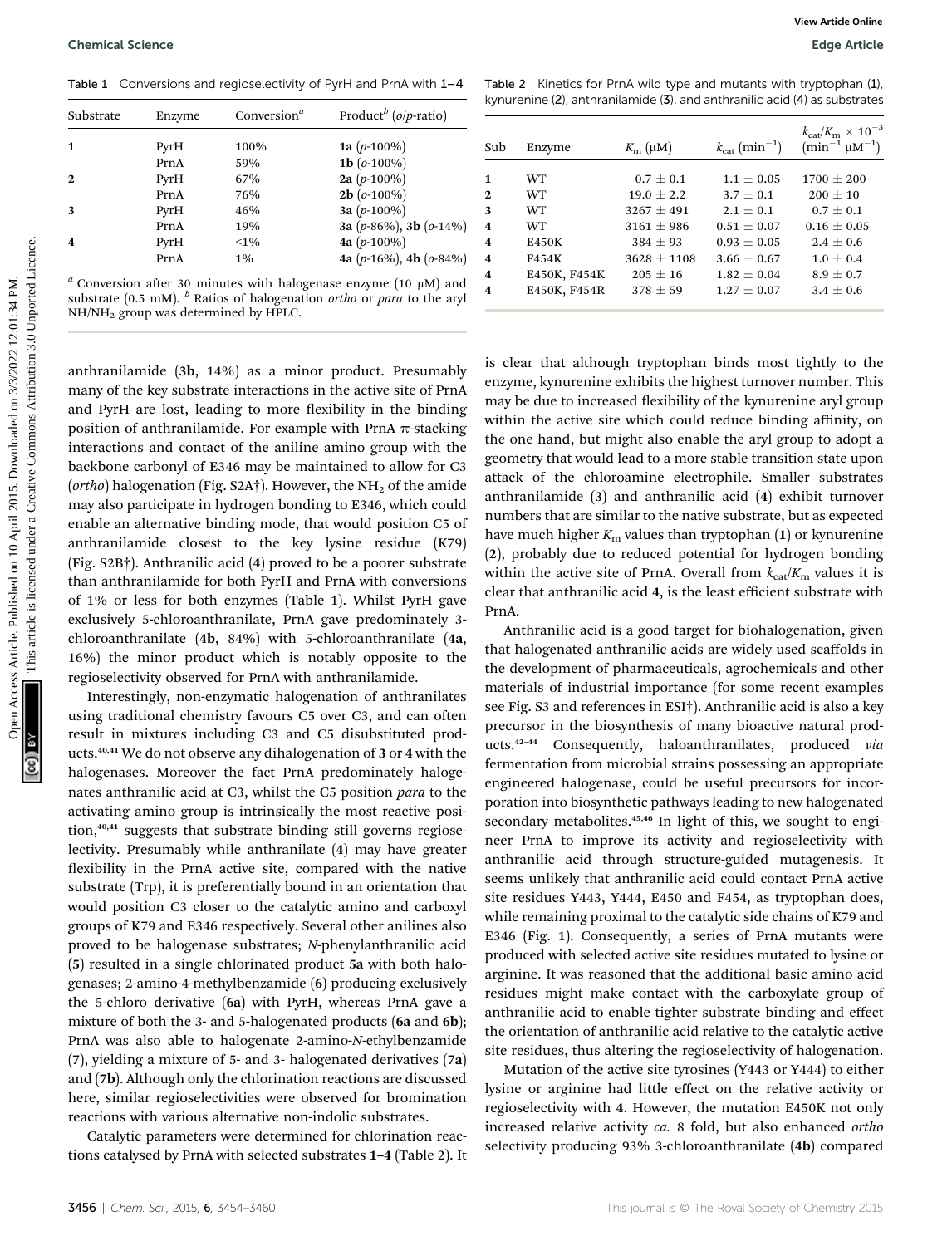

Fig. 3 The % conversion of anthranilic 4, by PrnA mutants, and ratios of products 5- and 3-chloroanthranilic acid (4a  $\theta$  4b) after 1 hour with halogenase enzyme (10  $\mu$ M) and substrate (0.5 mM).

with 84% observed with the wild-type PrnA (Fig. 3 & Table S1†). On the other hand, mutation of F454 to lysine and arginine shifted the regioselectivity towards para, with increasing 5chloroanthranilate (4a) produced (38% and 46% respectively), while also increasing relative activity by 4-fold in the case of F454K compared to the wild-type PrnA. Following further mutagenesis PrnA double mutant (E450K/F454K) was found to display a 16-fold increase in activity compared to the wild-type, producing predominantly the para chlorinated product (4a, 54%). Additionally PrnA (E450K/F454R), also exhibited increased activity, with a notable further shift towards para chlorination yielding 62% 5-chloroanthranilate (4a).

The kinetic parameters were determined for anthranilic acid (4) with the most interesting mutants (Table 2). The double mutant (E450K/F454K) has the lowest  $K<sub>m</sub>$  of the mutants tested and highest  $k_{\text{cat}}/K_{\text{m}}$  (55-fold higher than the wild type) which is comparable with % conversion observed in Fig. 3. PrnA E450K also shows a lower  $K_m$  of 384  $\mu$ M and a  $k_{cat}/K_m$  improvement compared to the wild type enzyme, which may be due the mutation (E450K) alleviating an unfavourable interaction between carboxylate groups of E450 and anthranilic acid. The F454K mutant on the other hand shows no improvement in  $K<sub>m</sub>$ , but exhibits a  $k_{cat}$  7-fold higher than the parent enzyme. These results show that structure-guided mutagenesis can significantly increase PrnA activity as well as altering regioselectivity from predominantly ortho-halogenation with E450K to parahalogenation with PrnA (E450K/F454R).

In order to rationalise the effects of the selected mutations on the activity of PrnA, X-ray crystal structures for F454K and E450K were determined at 2.4 and 2.3  $\AA$  respectively. The F454K structure (PDB 4Z44) is similar to the wild type structure, except that an extended loop is formed instead of an a-helix from residues 435–445. Electron density for all active site residues is present and it is evident that K454 is orientated towards the substrate binding site and the catalytic residues K79 and E346 (Fig. 4). Attempts to obtain a structure of F454K with anthranilic



Fig. 4 X-ray crystal structure of PrnA F454K mutant (PDB 4Z44) with anthranilic acid (4) positioned in the active site showing possible Hbonding interactions with the substrate.

acid bound were unsuccessful most likely due to low binding affinity of the substrate (Table 2). However, if anthranilic acid is positioned in the active site (Fig. 4) it can be seen that K454 could make a salt bridge to the carboxylate group, whilst E346 contacting the amino group of anthranilate such that electrophilic attack of the postulated K79 chloroamine would occur preferentially at C3 (also see Fig. S4†). In the E450K structure (PDB 4Z43) the loop region, from residues 435–445, is completely disordered and electron density from several active site residues is not defined. This may suggest that the E450K mutation has destabilized the structure preventing formation of the helical region between residues 435 and 445 observed in the wild type structure.

### Conclusions

In summary, we have expanded the range of substrates accepted by tryptophan halogenases, PrnA and PyrH, to include alternative aryl substrates. We show that structure guided mutagenesis of PrnA not only resulted in an increase of activity, but also provides an example of how regioselectivity can be improved and regiocomplementary enzymes can be created from a single parent enzyme. The concept of generating enantiocomplementary enzymes was introduced in recent years, and its application is now more widespread with increasingly significant results.47,48 The ability to manipulate enzymatic regiocontrol, in this case the orientation of aryl halogenation, could offer considerable benefit for the preparation of halogenated therapeutic and agrochemical scaffolds and other materials<sup>1-3</sup> (also see Fig. S3†). Moreover, integration of engineered halogenases into synthetic pathways including powerful chemocatalytic cross-coupling chemistries,<sup>4-10</sup> or biosynthetic pathways in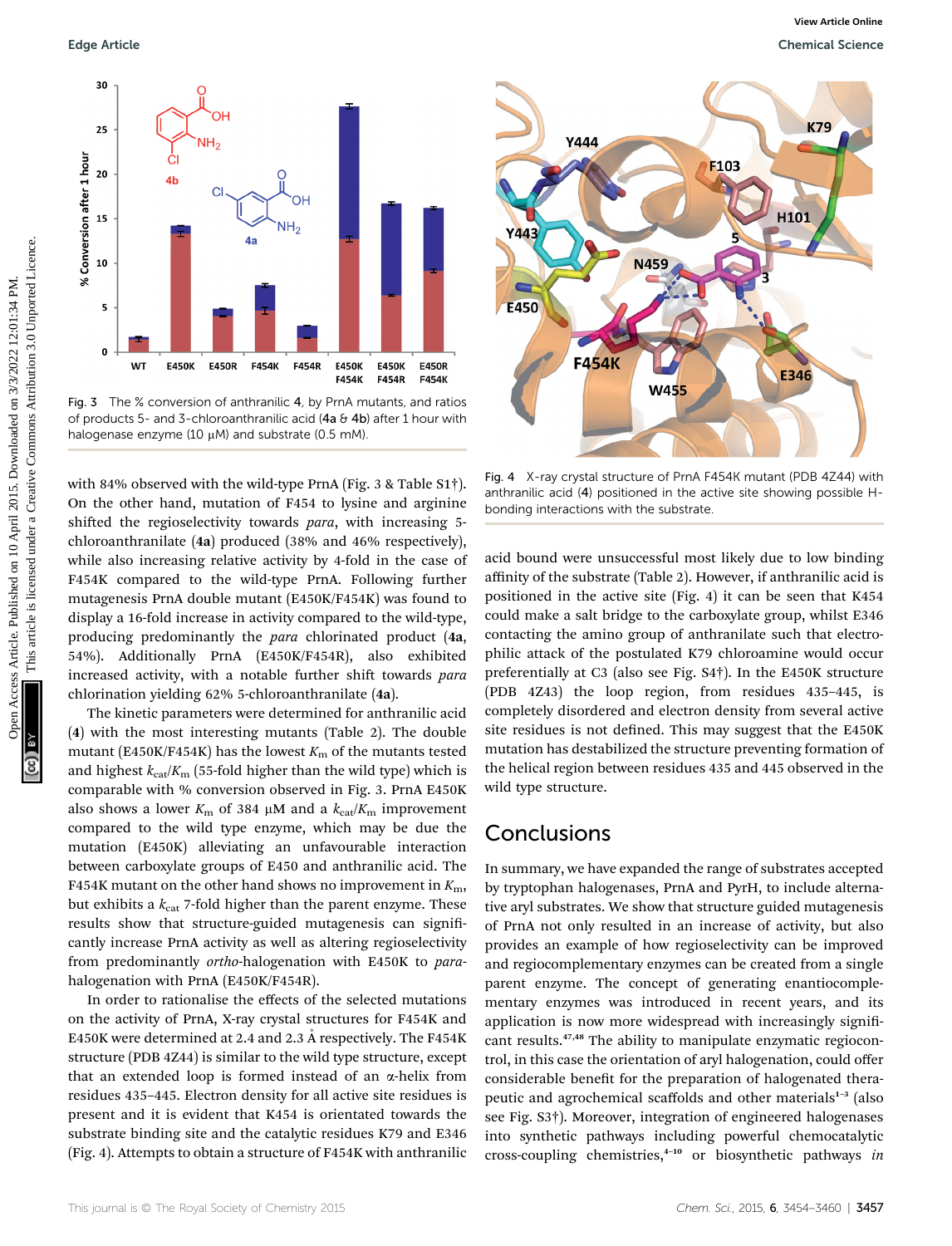vivo,<sup>42-46</sup> could potentially be useful for production of other valuable synthetic or natural products.

### Experimental

#### Cloning, expression, and mutagenesis of halogenases (PrnA and PyrH)

A synthetic gene for the halogenase from Streptomyces rugosporus (PyrH) was codon optimised using GeneArt<sup>®</sup> and obtained from Invitrogen (UK). The pyrH genes were sub-cloned into the pET28a vector containing an N-terminal His-tag using the restriction enzymes NdeI and XhoI. The PrnA encoding gene was amplified by PCR from the genomic DNA of Pseudomonas fluorescens BL915, with the primers  $prnA$  F and  $prnA$  R (Table S1†) using the Phusion High-Fidelity PCR master mix with GC buffer (New England Biosciences) according to the manufacturer's protocol. The PCR product was digested with NdeI and NotI and ligated into the pET28a expression vector. E. coli Arctic Express cells were subsequently transformed with the resulting PyrH- and PrnA-containing vectors for overexpression of the recombinant halogenases. LB medium containing kanamycin (50  $\mu{\rm g}\,{\rm mL}^{-1})$  was inoculated with the transformants and incubated at  $37 °C$  overnight. The cells were then diluted 1:100 in fresh LB medium and incubated shaking at 30 °C until an optical density  $OD_{600nm}$  of 0.6. The cells were subsequently incubated at  $4 \degree C$  for 30 minutes for cold-shock, and protein expression was induced with addition of IPTG (0.1 mM), before growing overnight at 15  $\degree$ C, followed by harvesting of cells (4  $\degree$ C, 20 min, 4000×g). Construction of halogenase mutants was achieved using the QuickChange® site-directed mutagenesis kit (Stratagene). The previously described constructs were used as templates and mutations were introduced via the manufacturer's protocol using the primers shown in Table S1.† Chemical Science<br>
View  $^{0.4}$  Could putertially be useful for production of other onerreported or the control on the control or the control of the set of the control of the set of the control of the set of the set of the

#### Cloning and expression of the flavin reductase (Fre) and glucose dehydrogenase (GDH2)

The gene coding for the flavin reductase (Fre) from  $E.$   $coll<sup>49</sup>$  was amplified from E. coli BL21 genomic DNA using the oligonucleotides fre F and fre R (Table S1†), then digested using the restriction enzymes KpnI and XhoI, before ligating into the pET45b expression vector containing an N-terminal His-tag. E. coli BL21 (DE3) cells transformed with the recombinant Fre plasmid were initially grown overnight at 37  $^{\circ}$ C in LB medium containing ampicillin (50  $\mu$ g mL $^{-1}$ ) before diluting 1 : 100 in fresh LB medium the following day. Cultures were subsequently incubated at  $37^{\circ}$ C with shaking until an OD600 of 0.6. Recombinant protein overexpression was induced with IPTG (1 mM). Cultures were incubated for a further 5 h at 30 °C before harvesting cells (4 °C, 20 min, 4000 $\times$ g) and purification of recombinant N-terminal His tagged Fre. A pET 21b vector containing a gene encoding GDH2 from Bacillus megaterium<sup>50</sup> was kindly provided by Prof. Nigel Scrutton (University of Manchester). E. coli BL21 (DE3) cells transformed with the recombinant GDH2 plasmid were cultivated using the same method as described previously with induction of overexpression using 0.2 mM IPTG. Cultures were incubated overnight at 18 °C before harvesting cells and purification of recombinant His tagged GDH2.

#### Protein purification

Cell pellets derived from the E. coli protein expression, were resuspended in 25 mL lysis buffer (50 mM phosphate, 500 mM NaCl, and 10 mM imidazole, pH 7.4). Lysozyme  $(1 \text{ mg } \text{mL}^{-1})$ was added to the cell resuspension which was then incubated at  $30 °C$  for 1 h. Cells were disrupted by sonication and the lysate was clarified by centrifugation (4 °C, 40 min, 10 000 $\times$ g). The soluble cell extract was loaded onto a HisTrap™ FF crude column and purified by FPLC. The column was washed with 20 mM phosphate buffer (pH 7.4) containing 20 and 60 mM imidazole and 500 mM NaCl. Purified PyrH and PrnA were eluted in phosphate buffer containing 500 mM imidazole, Fre and GDH2 at 250 mM imidazole. Protein samples were subjected to buffer exchange with phosphate buffer containing 10% glycerol using a Vivaspin 20 centricon (10 000 MWCO) before subsequently storing at  $-20$  °C.

#### Biotransformations, and characterisation of activity and regioselectivity

The following conditions were used for assays to determine regioselectivity and %conversions (Table 1 and Fig. 3). Purified halogenase enzyme (10  $\mu$ M) was incubated at 30 °C with shaking for 1 h with Fre  $(5 \mu M)$ , FAD  $(1 \mu M)$ , NADH  $(2.5 \text{ mM})$ ,  $MgCl<sub>2</sub>$  (10 mM) and substrate (0.5 mM) in a total volume of 100 µL in 10 mM potassium phosphate buffer, pH 7.4. Reactions were stopped by incubating at 95  $\degree$ C for 5 min and precipitated protein was removed by centrifugation before analysis via HPLC on an Agilent Technologies 1260 system using an Agilent Zorbax Eclipse Plus C18 4.6  $\times$  100 mm  $\times$  3.5 µm column. For tryptophan, absorbance was measured at 280 nm. Kynurenine, anthranilamide and anthranilic acid absorbance were measured at 254 nm, with a 5 min gradient 5-75%  $H<sub>2</sub>O/aceto$ nitrile + 0.1% formic acid.

To obtain kinetic parameters for selected reactions (Table 2) the concentration of the assay components were varied according to conditions required to provide the best fit for the Michaelis–Menten curve. However in each case the total assay volume was  $150 \mu L$  and the Fre concentration was always in excess in order to ensure the production of reduced flavin was not a rate limiting factor. Assays were performed at 30 °C with shaking at 800 rpm. Plates and assay components were preincubated at 30  $^{\circ}$ C. Assays were started by the addition of substrate using a multi-channel pipette. Substrate was added at 15 second intervals and the reaction terminated with the addition of formic acid. All assays were performed in triplicate.

Larger scale assays were carried out to obtain chlorinated products for characterisation using halogenase (25  $\mu$ M), Fre (2.5  $\mu$ M), GDH2 (12.5  $\mu$ M), substrate (3 mM), MgCl<sub>2</sub> (100 mM), FAD (10  $\mu$ M), NADH (10  $\mu$ M), glucose (200 mM) in 10 mM potassium phosphate buffer, pH 7.4. Assays were run at 30  $\degree$ C with shaking. Reactions were stopped by incubating at 95  $\degree$ C for 5 min and precipitated protein was removed by centrifugation  $(4 \degree C, 1)$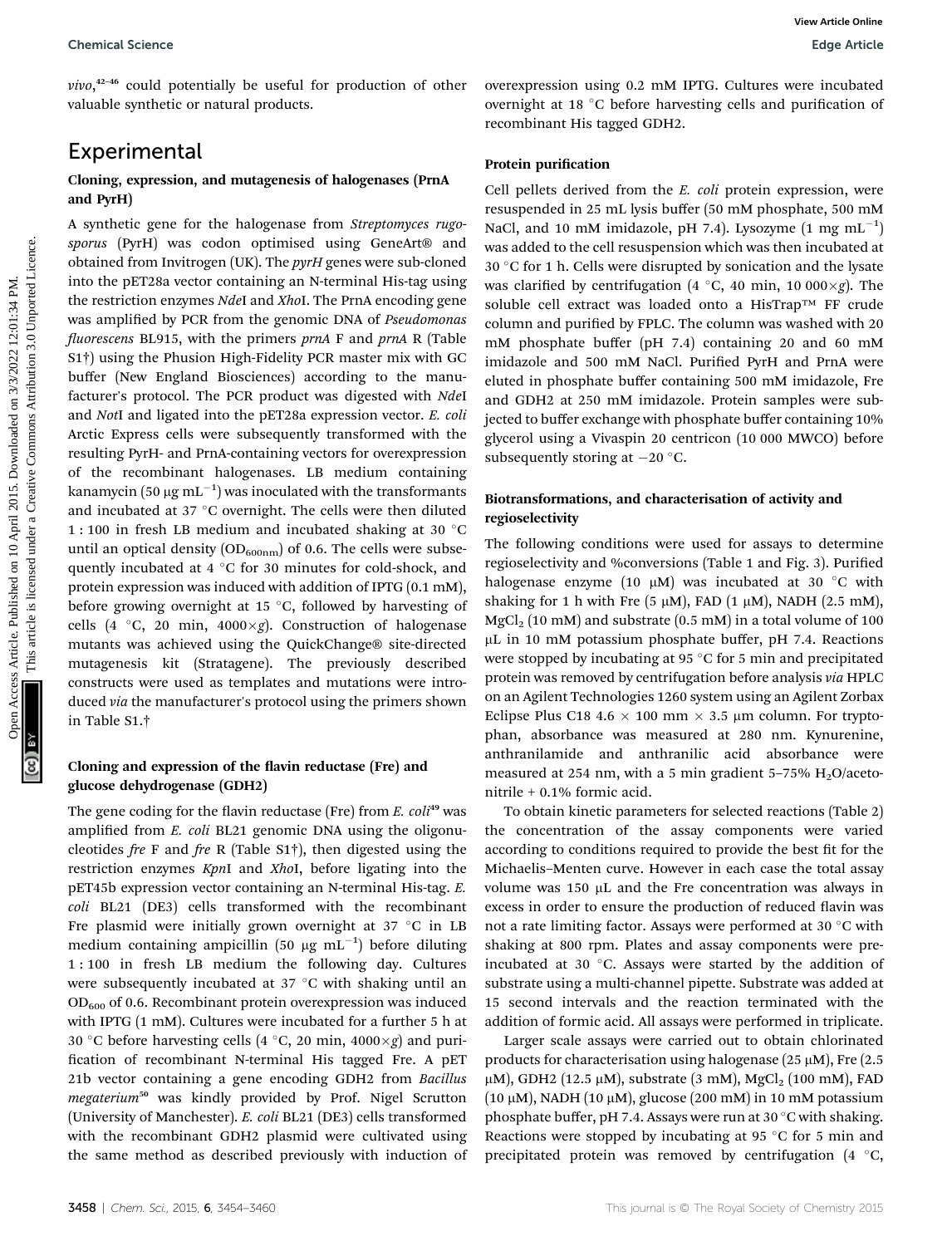10 min, 12 000 $\times$ g) before analysis by HPLC. For reactions with low yield, multiple 10 mL reactions were performed and combined prior to purification by semi-prep HPLC. For tryptophan and N-phenylanthranilic acid, absorbance was measured at 280 nm. All other substrate and products absorbance were measured at 254 nm, with a 5 min gradient  $5-75\%$  H<sub>2</sub>O/acetonitrile + 0.1% formic acid. Products were subsequently characterised using 1D and 2D NMR, LRMS, HRMS and UV and are in good agreement with the literature data (see ESI†). Edge Article<br>
10 April 2016 of multiple of a marked on the state of the state of the State Common Common Common Common Common Common Common Common Common Common Common Common Common Common Common Common Common Common Comm

## Acknowledgements

We acknowledge BBSRC (grants BB/K00199X/1 & BB/I020764/1), GlaxoSmithKline and CoEBio3 for financial support. We acknowledge Diamond Light Source for time on beamlines i02, i03, i04 & i04-1 under proposal MX8997.

## Notes and references

- 1 Y. Lu, Y. Liu, Z. Xu, H. Li, H. Liu and W. Zhu, Expert Opin. Drug Discovery, 2014, 7, 375–383.
- 2 P. Jeschke, Pest Manage. Sci., 2009, 66, 10–27.
- 3 O. Bolton, K. Lee, H.-J. Kim, K. Y. Lin and Ji. Kim, Nat. Chem., 2011, 3, 207–212.
- 4 K. C. Nicolaou, P. G. Bulger and D. Sarlah, Angew. Chem., Int. Ed. Engl., 2005, 44, 4442–4489.
- 5 F.-S. Han, Chem. Soc. Rev., 2013, 42, 5270–5298.
- 6 J. F. Hartwig, Nature, 2008, 455, 314–322.
- 7 C. Valente, S. Calimsiz, K. H. Hoi, D. Mallik, M. Sayah and M. G. Organ, Angew. Chem., Int. Ed., 2012, 51, 3314–3332.
- 8 S. Z. Tasker, E. A. Standley and T. F. Jamison, Nature, 2014, 509, 299–309.
- 9 Z. Zuo, D. T. Ahneman, L. Chu, J. A. Terrett, A. G. Doyle and D. W. C. MacMillan, Science, 2014, 345, 437–440.
- 10 E. J. Cho, T. D. Senecal, T. Kinzel, Y. Zhang, D. A. Watson and S. L. Buchwald, Science, 2010, 328, 1679–1681.
- 11 F. Alonso, I. P. Beletskaya and M. Yus, Chem. Rev., 2002, 102, 4009–4091.
- 12 S. A. Rowlands, A. K. Hall, P. G. McCormick, R. Street, R. J. Hart, G. F. Ebell and P. Donecker, Nature, 1994, 367, 223.
- 13 B. C. Kelly, M. G. Ikonomou, J. D. Blair, A. E. Morin and F. A. P. C. Gobas, Science, 2007, 317, 236–239.
- 14 J. M. Suflita, A. Horowitz, D. R. Shelton and J. M. Tiedje, Science, 1982, 218, 1115–1117.
- 15 B. Xu, H.-Z. Zhu, Y.-L. Lin, K.-Y. Shen, W.-H. Chu, C.-Y. Hu, K.-N. Tian, S. A. Mwakagenda and X.-Y. Bi, Water, Air, Soil Pollut., 2012, 223, 4429–4436.
- 16 K.-H. van Pée, C. Dong, S. Flecks, J. Naismith, E. P. Patallo and T. Wage, Adv. Appl. Microbiol., 2006, 59, 127–157.
- 17 P. Bernhardt, T. Okino, J. M. Winter, A. Miyanaga and B. S. Moore, J. Am. Chem. Soc., 2011, 4268–4270.
- 18 A. Butler and M. Sandy, Nature, 2009, 460, 848–854.
- 19 C. S. Neumann, D. G. Fujimori and C. T. Walsh, Chem. Biol., 2008, 15, 99–109.
- 20 P. Gao and Y. Huang, Appl. Environ. Microbiol., 2009, 75, 4813–4820.
- 21 S. Cadel-Six, C. Dauga, A. M. Castets, R. Rippka, C. Bouchier, N. Tandeau de Marsac and M. Welker, Mol. Biol. Evol., 2008, 25, 2031–2041.
- 22 C. Dong, S. Flecks, S. Unversucht, C. Haupt, K.-H. van Pée and J. H. Naismith, Science, 2005, 309, 2216–2219.
- 23 E. Yeh, L. Cole, E. Barr and J. Bollinger, Biochemistry, 2006, 45, 7904–7912.
- 24 E. Yeh, L. C. Blasiak, A. Koglin, C. L. Drennan and C. T. Walsh, Biochemistry, 2007, 46, 1284–1292.
- 25 A rare example of a flavin-dependent halogenase with specificity for bromide and iodide, but not chloride, was recently reported: V. Agarwal, A. A. El Gamal, K. Yamanaka, D. Poth, R. D. Kersten, M. Schorn, E. E. Allen and B. S. Moore, Nat. Chem. Biol., 2014, 10, 640–647.
- 26 D. Khare, B. Wang, L. Gu, J. Razelun, D. H. Sherman, W. H. Gerwick, K. Håkansson and J. L. Smith, Proc. Natl. Acad. Sci. U. S. A., 2010, 107, 14099–14104.
- 27 P. C. Dorrestein, E. Yeh, S. Garneau-Tsodikova, N. L. Kelleher and C. T. Walsh, Proc. Natl. Acad. Sci. U. S. A., 2005, 102, 13843–13848.
- 28 S. Zehner, A. Kotzsch, B. Bister, R. D. Süssmuth, C. Méndez, J. A. Salas and K.-H. van Pée, Chem. Biol., 2005, 12, 445-452.
- 29 J. Zeng and J. Zhan, Biotechnol. Lett., 2011, 33, 1607–1613.
- 30 C. Seibold, H. Schnerr, J. Rumpf, A. Kunzendorf, C. Hatscher, T. Wage, A. J. Ernyei, C. Dong, J. H. Naismith and K.-H. Van Pée, Biocatal. Biotransform., 2006, 24, 401-408.
- 31 J. R. Heemstra and C. T. Walsh, J. Am. Chem. Soc., 2008, 130, 14024–14025.
- 32 S. Kirner, P. E. Hammer, D. S. Hill, A. Altmann, I. Fischer, L. J. Weislo, M. Lanahan, K. Van Pée and J. M. Ligon, J. Bacteriol., 1998, 180, 1939–1943.
- 33 C. Sánchez, L. Zhu, A. F. Braña, A. P. Salas, J. Rohr, C. Méndez and J. A. Salas, Proc. Natl. Acad. Sci. U. S. A., 2005, 102, 461–466.
- 34 C. B. Poor, M. C. Andorfer and J. C. Lewis, ChemBioChem, 2014, 15, 1286–1289.
- 35 M. Frese and N. Sewald, Angew. Chem., Int. Ed., 2015, 54, 298–301.
- 36 M. Hölzer, W. Burd, H.-U. Reibig and K.-H. van Pée, Adv. Synth. Catal., 2001, 343, 591–595.
- 37 J. T. Payne, M. C. Andorfer and J. C. Lewis, Angew. Chem., Int. Ed. Engl., 2013, 52, 5271–5274.
- 38 M. Frese, P. H. Guzowska, H. Voß and N. Sewald, ChemCatChem, 2014, 6, 1270–1276.
- 39 X. Zhu, W. De Laurentis, K. Leang, J. Herrmann, K. Ihlefeld, K.-H. van Pée and J. H. Naismith, J. Mol. Biol., 2009, 391, 74-85.
- 40 B. Ojo and B. K. Chowdhury, Synth. Commun., 2012, 42, 1002–1009.
- 41 D. Roche, K. Prasad, O. Repic and T. J. Blacklock, Tetrahedron Lett., 2000, 41, 2083–2085.
- 42 B. D. Ames and C. T. Walsh, Biochemistry, 2010, 49, 3351–3365.
- 43 S. W. Haynes, X. Gao, Y. Tang and C. T. Walsh, J. Am. Chem. Soc., 2012, 134, 17444–17447.
- 44 S. W. Haynes, X. Gao, Y. Tang and C. T. Walsh, ACS Chem. Biol., 2013, 8, 741–748.